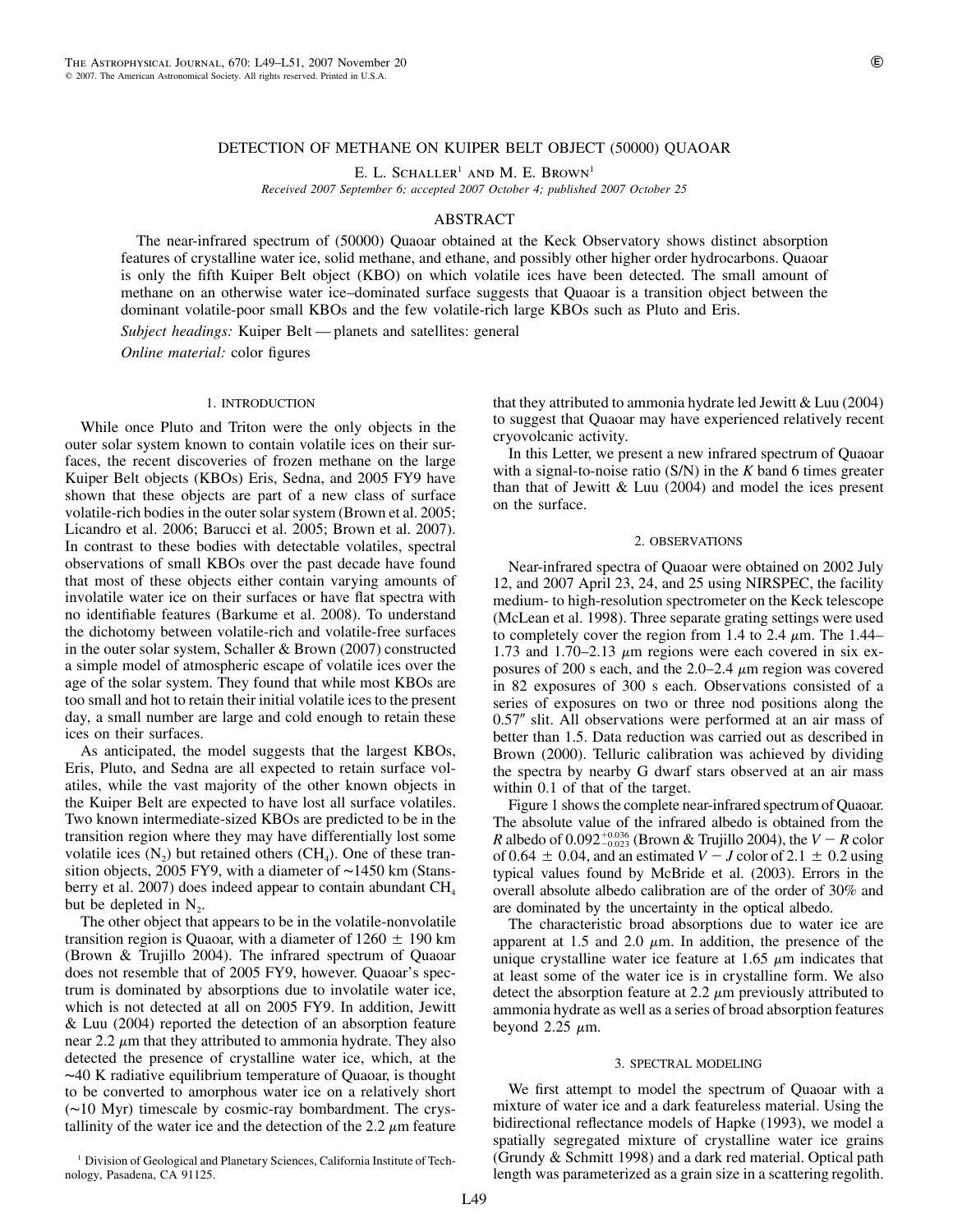

FIG. 1.—(*a*) Near-infrared spectrum of Quaoar obtained with NIRSPEC (McLean et al. 1998) on the Keck telescope. The signature of crystalline water ice is dominant. A best-fit water ice and dark red continuum model is shown. The major features of the spectrum are well fit by the model except for the 2.2–2.4  $\mu$ m region, where additional absorption occurs. (*b*) Quaoar spectrum shown with the best-fit water ice, continuum, methane, and ethane model. The presence of methane is required to fit the long wavelength end of the spectrum. [*See the electronic edition of the Journal for a color version of this figure.*]

In order to investigate the additional absorption features longward of 2.1  $\mu$ m not due to water ice, we performed a leastsquares best fit to the 1.4–2.1  $\mu$ m region where the fractional abundance of the ice, the grain size of the ice, and the color of the dark material were allowed to vary. Figure 1*a* shows the best-fit model with 10  $\mu$ m water ice grain sizes, an ice fraction of 40% linearly mixed with a red continuum with a spectral slope of 10% per  $\mu$ m, and an albedo of 13% at 2  $\mu$ m. The spectrum could be equally well fit with a model where water ice was significantly more abundant and the dark material was intimately mixed, rather than linearly mixed, with the ice.

The water ice model provides a good fit to the data from 1.4 to 2.1  $\mu$ m and, as expected, deviates in the region beyond 2.1  $\mu$ m. In order to explore the spectral shape of the deviation beyond 2.1  $\mu$ m, we show, in Figure 2*a*, the ratio of the Quaoar spectrum to the water ice model. In addition to the 2.2  $\mu$ m feature seen by Jewitt & Luu (2004) we see additional distinct but broader absorption features at 2.32 and 2.38  $\mu$ m. The locations and depths of these three absorption features as well as the general shape of the ratio spectrum beyond 2.1  $\mu$ m are well fit by absorptions due to methane ice. A model methane spectrum using the laboratory data of Grundy et al. (2002) with 100  $\mu$ m grain sizes provides an excellent fit to the 2.0–2.4  $\mu$ m ratio spectrum. In addition, smaller absorptions at 1.8 and 1.72  $\mu$ m are also well fit by methane (Fig. 1*b*). We measured the band center of the 2.2  $\mu$ m feature to be at 2.205  $\pm$  0.002, which is consistent with that expected from pure methane (Quirico & Schmitt 1997). Hydrated ammonia, in contrast, has a single absorption in this region at a wavelength between 2.21 and 2.24  $\mu$ m, depending on the degree of hydration (Moore et al. 2007). While the Quaoar absorption feature at 2.205  $\pm$ 0.002 is perhaps consistent with the 2.21  $\mu$ m wavelength of the absorption feature of the most hydrated ammonia, ammonia cannot explain any of the additional major absorptions seen on Quaoar, all of which are well explained by the presence of



FIG. 2.— $(a)$  Ratio of the spectrum to the best-fit water ice and red continuum model. In addition to the 2.2  $\mu$ m feature seen by Jewitt & Luu (2004), we see additional distict but broader absorption features at 2.32 and 2.38  $\mu$ m that are well matched by methane. A model methane spectrum (Grundy et al. 2002) with 100  $\mu$ m grain sizes provides an excellent fit to the ratio spectrum. (*b*) Ratio of the spectrum to the best-fit water ice, continuum, and methane model. While most features of the spectrum are well fit by this model, additional absorptions occur near  $2.3 \mu$ m. The two strongest absorption features at 2.27 and 2.32 mm are well fit by ethane. [*See the electronic edition of the Journal for a color version of this figure.*]

methane. We thus conclude that the absorption feature initially attributed to ammonia is actually one of a series of absorption features caused by methane.

We can model the overall spectrum of Quaoar with a linear mixture of 35% water ice, 5% methane, and 60% dark material. While most features of the spectrum are well fit by this model, additional absorptions near 2.27  $\mu$ m still cannot be explained by methane (Fig. 2*b*). On 2005 FY9, Brown et al. (2007) found that the surface contained not just volatile methane, but a small amount of involatile ethane, hypothesized to derive from irradiation of the solid methane. The deviation from the methane spectrum on Quaoar also appears to be well fit, at least in part, by the presence of ethane. Figure 2b shows a model of 10  $\mu$ m ethane grains constructed from the absorption coefficients of Quirico & Schmitt (1997). In particular, the two strongest absorption features at 2.27 and 2.32  $\mu$ m are clearly detected as they are on 2005 FY9. An additional small absorption feature at 2.36  $\mu$ m remains unidentified but may be due to a higher order hydrocarbon.

Figure 1*b* shows the complete model fit with a spatial mixture of 35% water ice, 55% dark material, 6% methane, and 4% ethane. While the specific values of these parameters have little unique meaning, as many different values could give similar fits, in general we find that methane and ethane are minority species on a water ice dominated surface. The slight increase in the albedo of our best-fit model in the 1.4–1.6  $\mu$ m region compared to the spectrum indicates that a single sloped continuum in the infrared is insufficient. No evidence for other volatile species is detected; in particular, we did not detect the 2.148  $\mu$ m N2 absorption feature nor the 2.352  $\mu$ m CO absorption feature.